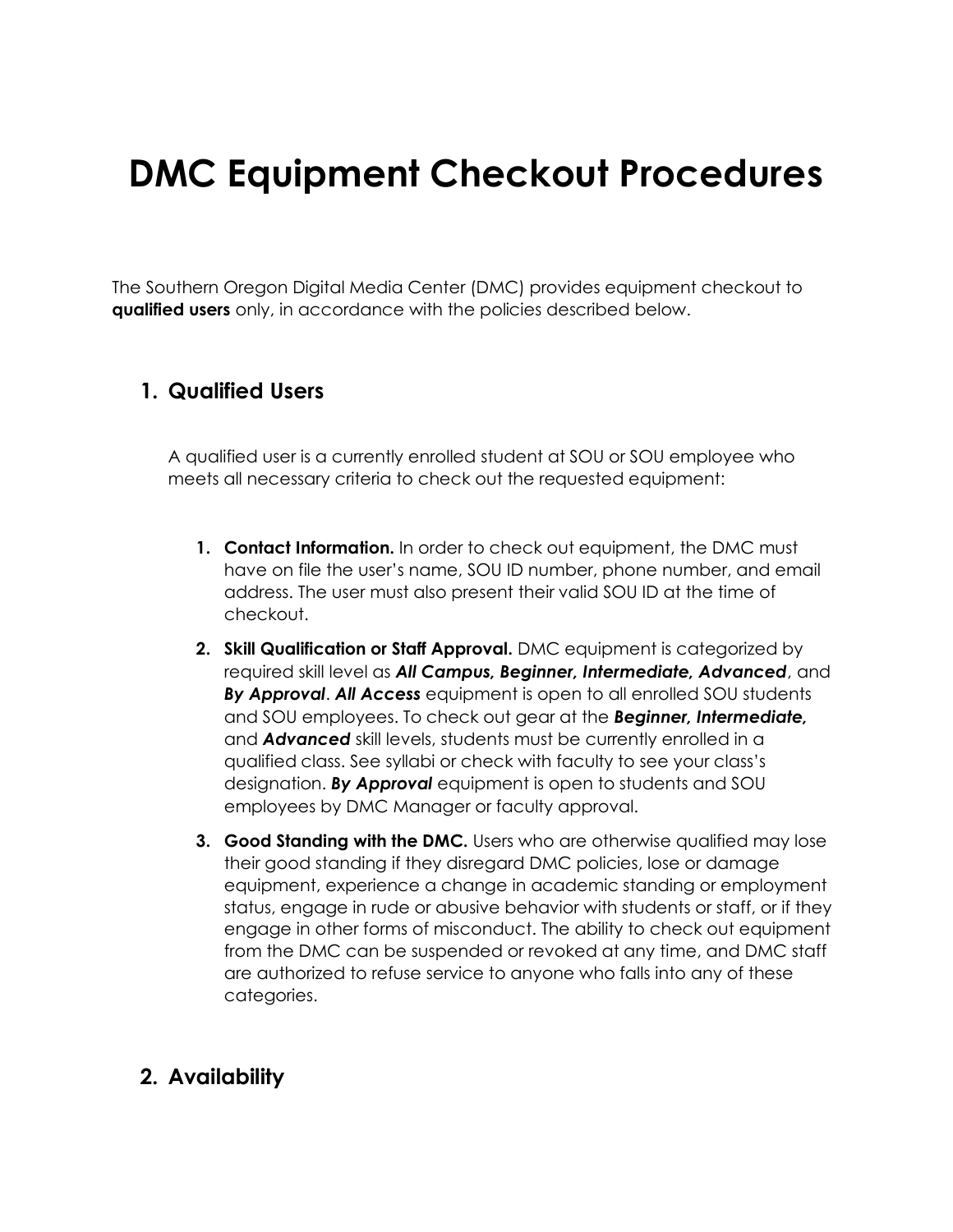A qualified user is not guaranteed access to equipment. Equipment checkout is subject to availability.

# **3. Reservations**

Any qualified user may reserve equipment in advance for future checkout, and in some cases, these scheduled reservations are required to check out equipment.

Scheduled reservations must be made at least 2 days ahead of the desired checkout date. These reservations are offered as a courtesy. While every effort will be made to have reserved equipment available at the time of the scheduled checkout, the DMC staff cannot guarantee availability and is not liable for any inconveniences or consequential costs incurred by the borrower due to unavailable equipment. Please note that users who return equipment on time and in good condition make it more likely that staff will be able to fulfill equipment reservation requests.

Any qualified user who wishes to check out more than 5 pieces of gear *must* reserve that equipment in advance. All drop-in requests for more than 5 pieces of gear will be denied.

Faculty, staff, and student teaching assistants who anticipate large checkouts for instructional purposes should make their large volume equipment reservations at the start of the term. These instructional reservations for scheduled classes have priority over all other equipment requests.

## **4. Checkout Period & Returns**

Standard equipment checkouts are due 48 hours from pickup. Advanced course check-out periods may be determined by faculty. Renewals or extensions are subject to equipment availability and subject to instructor approval. Gear must be returned during the DMC checkout hours of operation.

For past due items, a late fee will be applied to the person's SOU account, followed by repeat charges every 24 hours until all items are returned or until the total fees meet the replacement cost for each late item, according to the table below:

| <b>Skill Qualification</b> | Per Item Fee, 1st Day Late | Per Item Fee, Subsequent Late<br>Davs |
|----------------------------|----------------------------|---------------------------------------|
|----------------------------|----------------------------|---------------------------------------|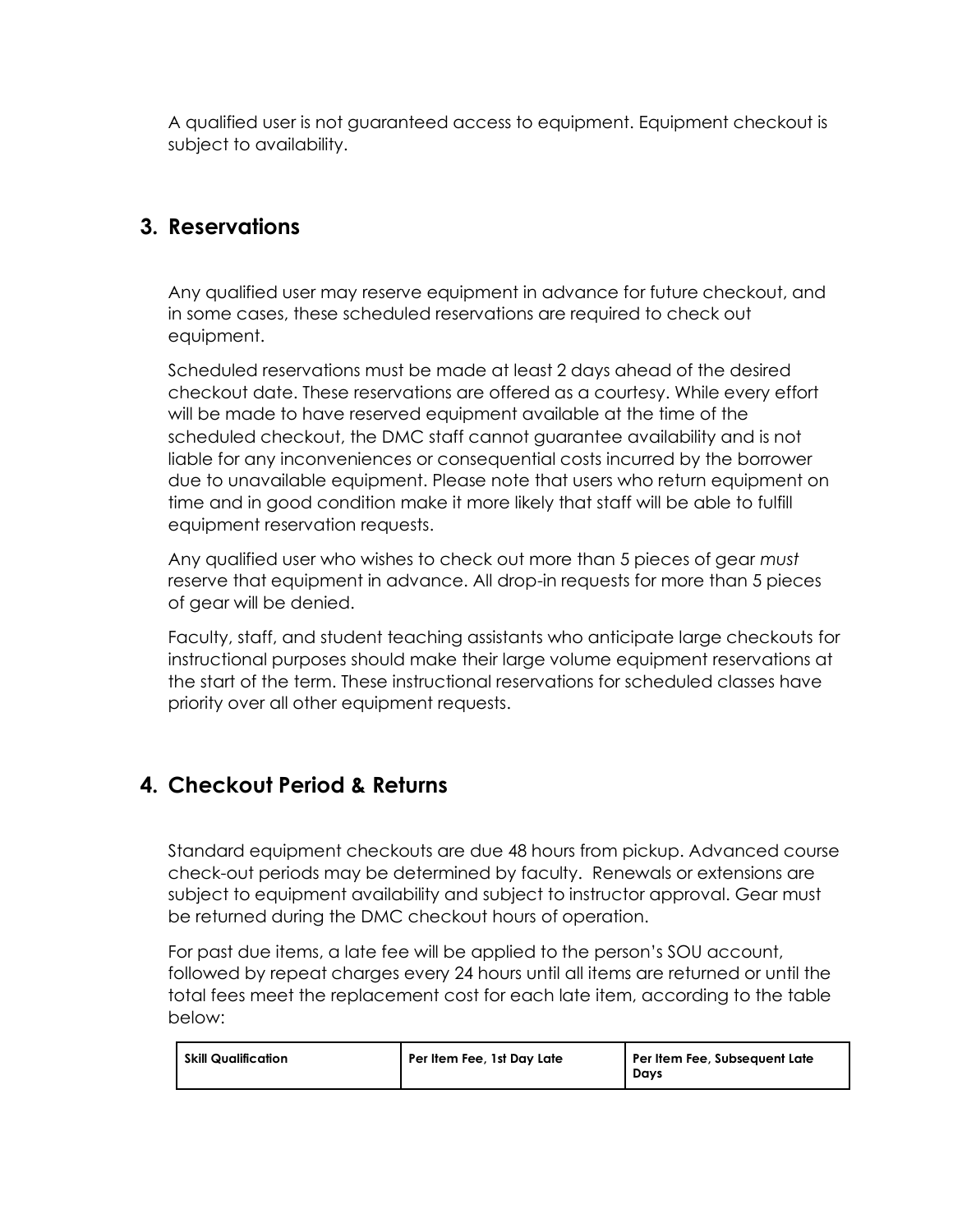| <b>All Access &amp; Beginner</b> | \$5  | \$5 |
|----------------------------------|------|-----|
| <b>Intermediate</b>              | \$15 | \$5 |
| Advanced                         | \$25 | \$5 |

# **5. Approved Uses**

Qualified users shall only use DMC equipment for the following approved uses:

- A. Instructional Use (in-class demonstrations, workshops, and assignments)
- B. Course Projects (production assignments for credit)
- C. DMC Staff Projects (assigned by the DMC Manager)
- D. Faculty Research and Creative Activity
- E. Other Approved Projects (see DMC Manager for approval)

DMC student checkout equipment may not be used for commercial purposes or for any politically affiliated campaign. Qualified users may not check out equipment on behalf of third parties.

## **6. User Responsibility**

Qualified users who checkout gear shall accept responsibility for all equipment that is in their custody from the time of their checkout to the time of their return. This responsibility includes:

- Maintaining the relative condition of the equipment so that its condition depreciates at a rate not exceeding what would be expected by typical use.
- Returning the equipment clean and correctly stowed in its carrying cases.
- Returning the equipment in its entirety including any separate accessories, batteries, chargers, attachments, cases, booklets, hardware, tools, cables, memory cards, caps, straps and anything else included with the equipment at the time of checkout. Incomplete gear cannot be accepted or held onto by the DMC checkout, and late fees will accrue until the gear is returned in its entirety.

Failure to meet the criteria above will result in charges to the user's SOU account in the form of replacement costs, repair costs, and late fees, up to the \$5,000 SOU media insurance deductible.